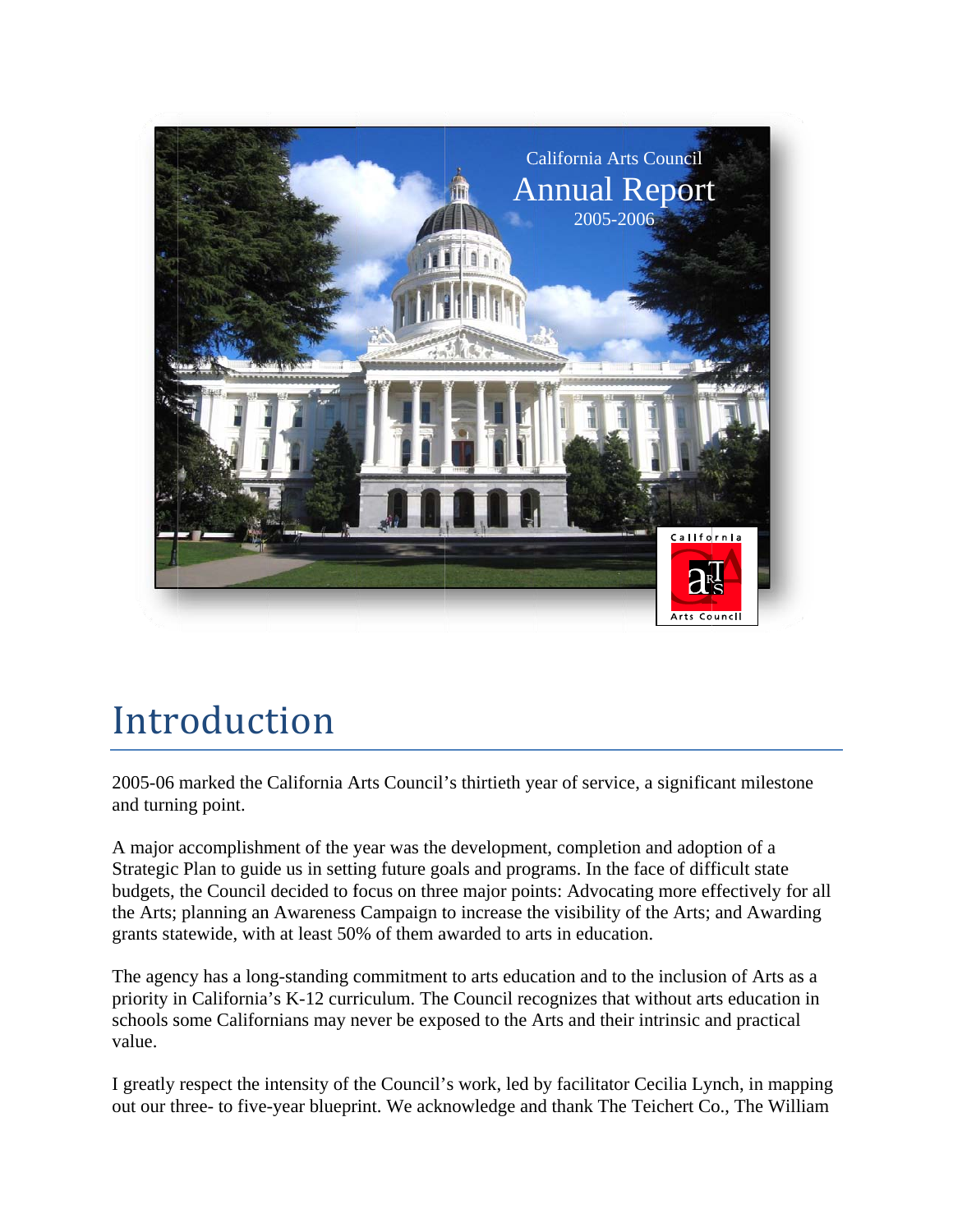and Flora Hewlett Foundation, and the Western States Arts Federation for underwriting the planning effort.

Reinforcing our commitment to local efforts, the CAC awarded 239 grants, totaling \$995,419. Arts organizations showed signs that they were not just "staying alive," but were growing again. And with increased funding from the Arts License Plate expected for 2006-07, the future looks brighter.

A most promising pilot initiative of the National Endowment for the Arts called Poetry Out Loud was successfully implemented in Sacramento County. This memorization and recitation contest was won by Ken Huffman from Elk Grove High School, who represented California at the national contest in Washington, D.C. Poetry Out Loud will be expanded throughout California's high schools in the future.

Thank you, Chair Marcy Friedman and dedicated Council members, as well as staff and the Arts field, for your constant support of the Arts in California.

Here's to the next three decades!

Where Johnson

Muriel Johnson, Director



Pictures: (*above*) CAC Vice Chair Michael Alexander, Assembly Speaker Fabian Nuñez, Dawn Smith, J.U.I.C.E., CAC Director Muriel Johnson (*pg.3*) California Art Day Celebration on the Capitol Steps 2005, Amber Shay Baker, Art Day Poster Contest Winner with Councilmember Annette Bening. (*pg.4*) Ken Huffman, 2006 POL Winner

California Poet Laureate Al Young with musician Dan Robbins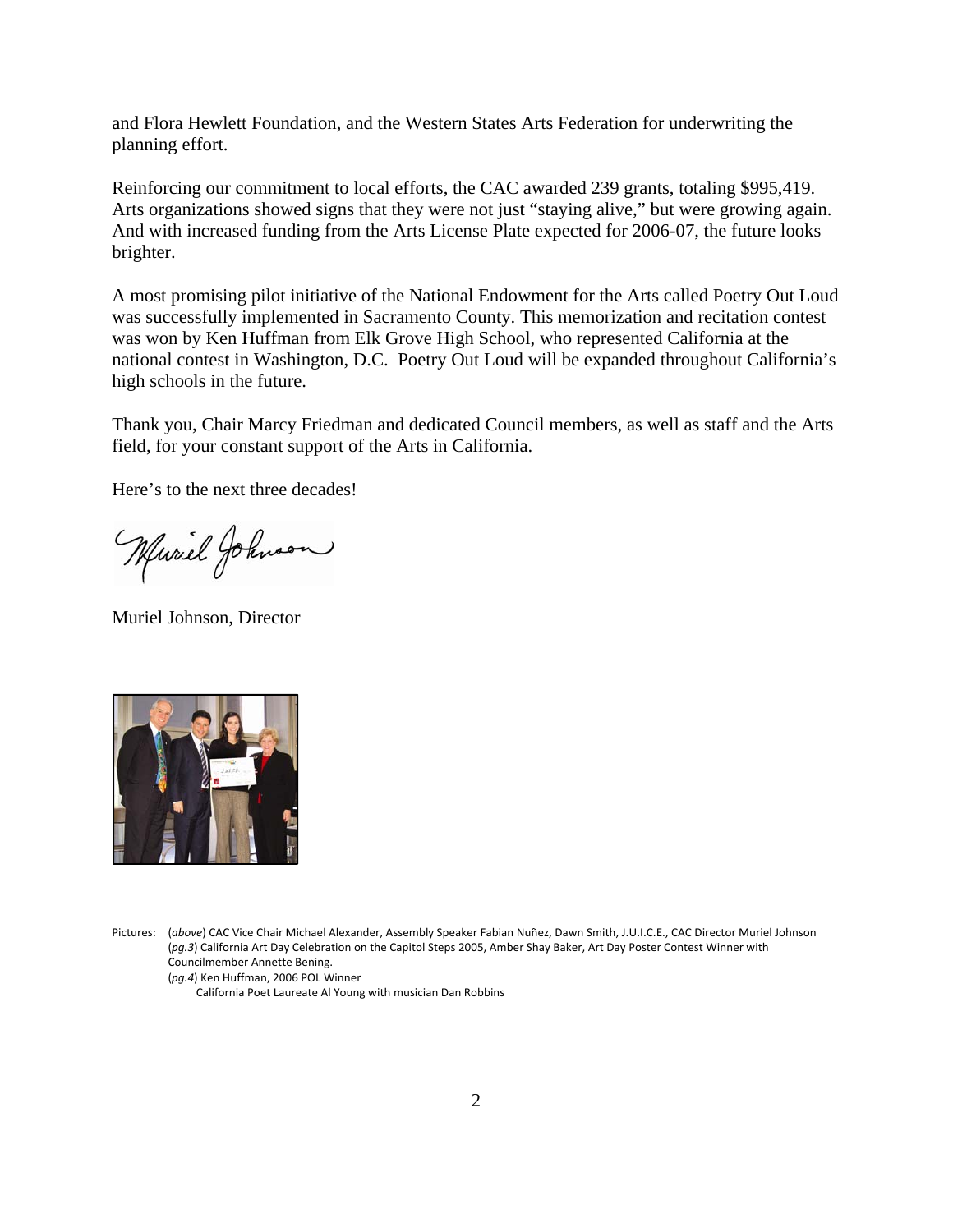# Programs

### **Youth Education in the Arts (YEA!) Program**

The YEA! Program was designed to continue the CAC's priority of engaging young people through sequential, hands-on arts activities at schools and community sites. The program emphasized support for activities that engaged culturally diverse children and youth with limited access to arts participation; i.e. inner city, rural communities, youth with disabilities, and lowincome. The Council awarded 198 grants totaling \$520,000.

#### **Statewide Service Networks (SSN) Program**

The SSN Program provided support for discipline-based arts service organizations and statewide arts networks to strengthen networking and communications within their representative constituencies. The Council awarded 15 grants to ethnic, cultural, and discipline-specific statewide arts service providers totaling \$214,000.

### **Creating Public Value through the Arts (CPV) Pilot Program**



The CPV program provided support for arts organizations in rural or underserved areas to implement projects making a positive contribution to their communities. The Council awarded 12 grants totaling \$120,000.

"If more politicians knew poetry, and more poets knew politics, I am convinced the world would be a little better place in which to live."

John F. Kennedy, Address at Harvard University, 1956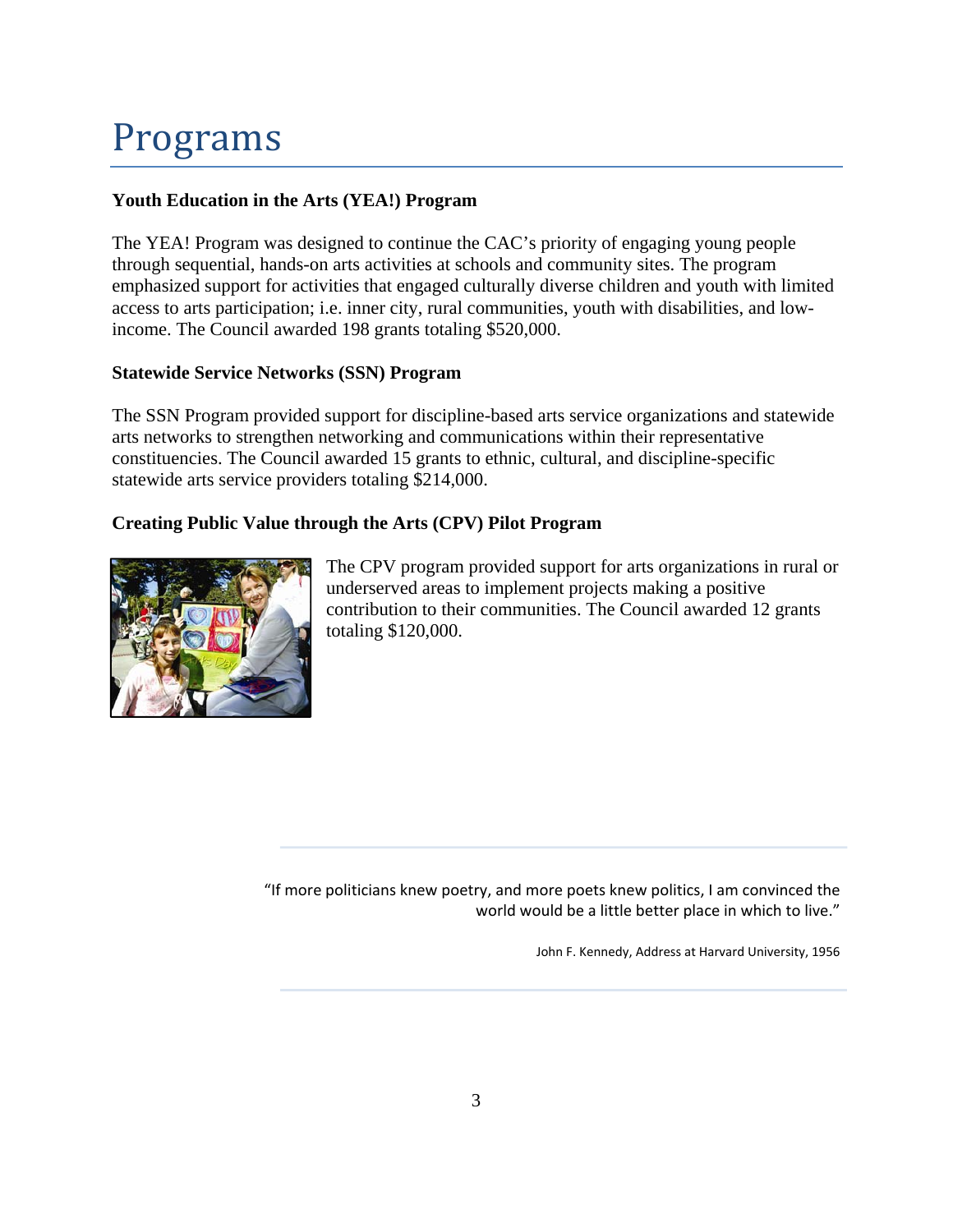## Initiatives

## **California Music Project (CMP)**

The Council continued its support of the California Music Project. The CMPs goal is to bring greater public attention to the need to restore music education in public schools, and to effect music education policies in California. CMP was established in 2005 with seed funding from the CAC.

## **California Poetry Out Loud (POL)**

The Council partnered with the National Endowment for the Arts (NEA), California Poets in the Schools, and local arts agencies and educational institutions to conduct poetry recitation contests in Sacramento County high schools. Ken Huffman from Elk Grove High School was selected to represent California at the National finals in Washington, DC.



### **Technical Assistance**

The CAC supports leadership opportunities and activities that bring the Arts to the broadest constituency. Technical assistance funds enabled the CAC to provide scholarships and travel assistance for attendees to the 2006 annual conference of the California Alliance for Arts Education (CAAE); continue the agency's partnership with the National Arts and Disabilities Center (UCLA) to support an arts and accessibility grant program; and begin planning for California's participation in American Masterpieces (an initiative of the National Endowment for the Arts).

#### **Poet Laureate**

Underscoring the importance of poetry and the literary arts, Governor Schwarzenegger appointed Al Young as California Poet Laureate in May 2005. The Council in partnership with the Living History Center Trust, the Center for the Book, Angel City Press and the Before Columbus Foundation supported the development and publication of Coastal Nights and Inland Afternoons—Al Young's first book of poetry since being named California's Poet Laureate.

Visit our website at www.cac.ca.gov for information on the California Arts Council's programs and initiatives.

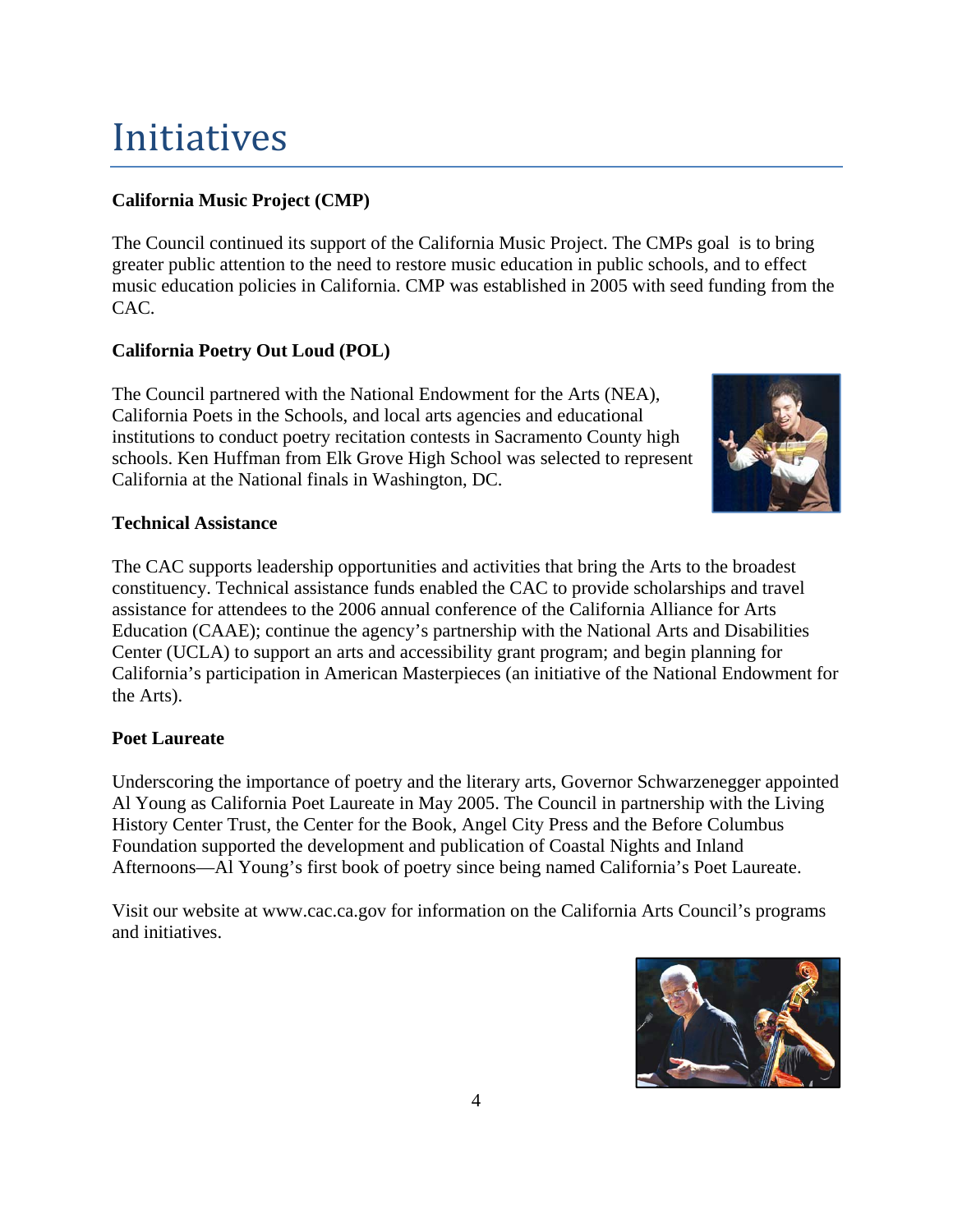## Finances

The agency's 2005-06 budget topped \$3.0 million for a third consecutive year. Funding included \$1.1 million from the State's General Fund, \$948,000 in proceeds from the sale of the Arts License Plate, and \$961,000 in Federal funding received through the National Endowment for the Arts.

In addition to the budget provided annually through the Legislative process, the Arts Council maintained the following Special Deposit funds in 2005-06.

**My California**—Funds were received from the sale of *My California: Journeys by Great Writers*, published by Angel City Press. Through this private effort, proceeds from sales of the book benefit the Arts Council and school writing programs statewide. At year-end, receipts totaled \$64,265.

**Miscellaneous Donations**—The CAC received unrestricted donations from individuals and other entities in support of the Arts Council. Annual donations totaled \$19,495, which included \$18,000 from foundations to support the Council's strategic planning efforts.

While the agency's 2005-06 budget was not impacted, Governor Schwarzenegger's January 10, 2006 release of his 2006-07 Budget projects an additional \$1.825 million for the Council. The additional monies are a result of fee increases from the issuance and renewal of Arts License Plates.